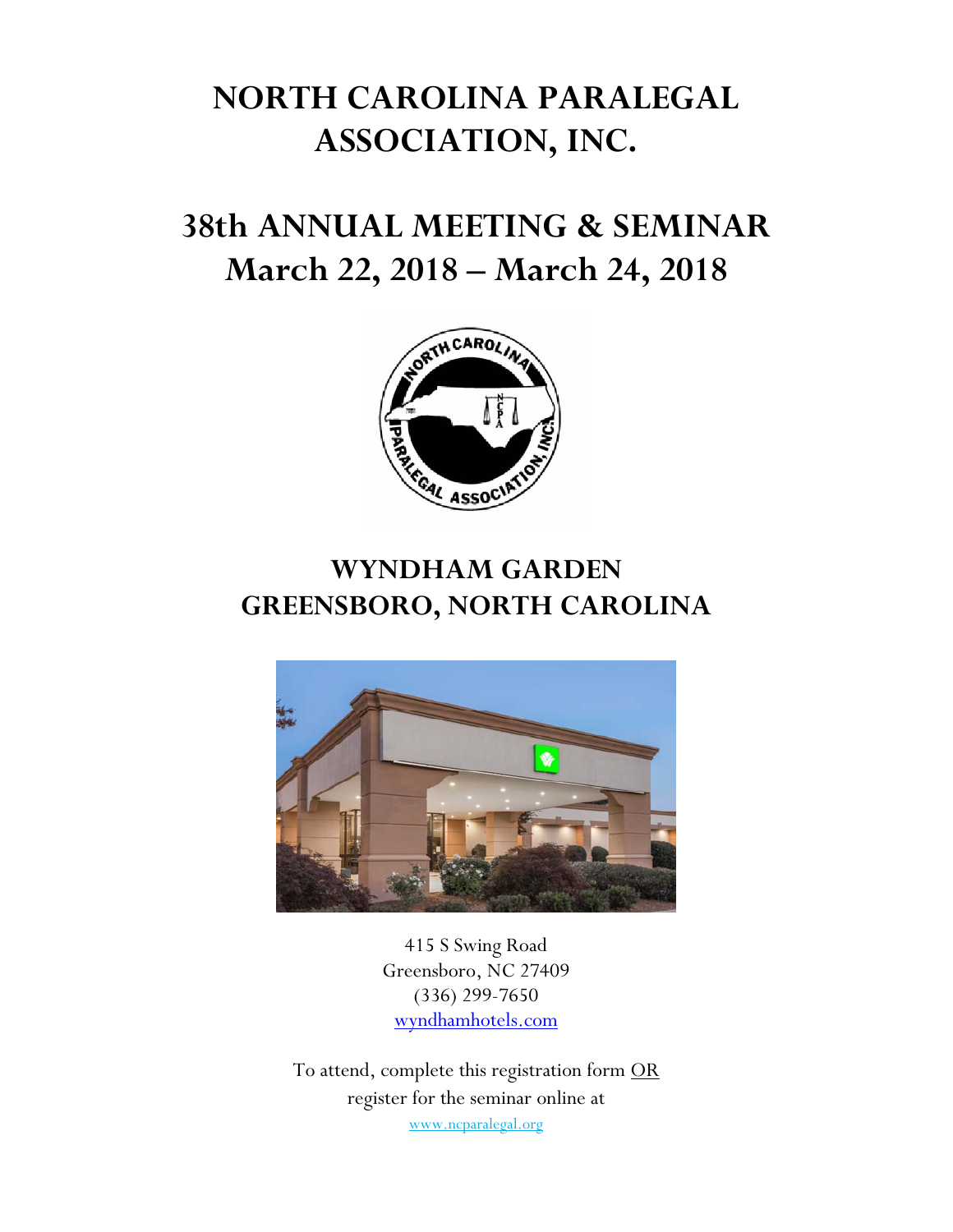## **SCHEDULE OF EVENTS**

| Thursday, March 22, 2018                 | Early Registration & Exhibitor Exposition                                                                                             |
|------------------------------------------|---------------------------------------------------------------------------------------------------------------------------------------|
| $6:00$ p.m. $-8:00$ p.m.                 | Join us in welcoming our Exhibitors with light<br>hors d'oeuvres and drinks (cash bar).                                               |
| <u>Friday, March 23, 2018</u>            |                                                                                                                                       |
| $7:30$ a.m. $-8:15$ a.m.                 | <b>Registration &amp; Buffet Breakfast</b>                                                                                            |
| 8:15 a.m. - 8:30 a.m.                    | <b>Welcome Remarks</b><br>Beverly K. Moore, NCCP, NCPA President and<br>District IX Director                                          |
| $8:30$ a.m. $-9:30$ a.m.                 | <b>GENERAL SESSION</b><br>Topic: "Compassion Fatigue"<br>Speaker: Lucy Hayhurst<br><b>Well Balanced Nutrition</b>                     |
| 9:30 a.m. - 9:45 a.m.                    | <b>Break - Visit with Exhibitors</b>                                                                                                  |
| 9:45 a.m. - 10:45 a.m.                   | <b>CONCURRENT SESSION A</b><br><b>Changes in Power of Attorney Rules</b><br>Topic:<br>Speaker: Noah Garrett, JD<br>Walker Lambe, PLLC |
|                                          | <b>CONCURRENT SESSION B</b><br>Topic: Cyber Fraud<br>Speaker: John Biggs, JD<br><b>Investors Title Insurance Company</b>              |
| $10:45$ a.m. $-11:00$ a.m.               | <b>Break – Visit with Exhibitors</b>                                                                                                  |
| $11:00$ a.m. $-12:00$ p.m.               | <b>CONCURRENT SESSION A</b><br><b>Fiduciary Litigation</b><br>Topic:<br>Speaker: Tom Sparks, JD<br>Walker Lambe, PLLC                 |
|                                          | <b>CONCURRENT SESSION B</b><br>Topic: e-Closings and e-Notary<br>Speaker: John Biggs, JD<br><b>Investors Title Insurance Company</b>  |
| $12:00 \text{ p.m.} - 1:00 \text{ p.m.}$ | <b>LUNCH</b>                                                                                                                          |
| $1:00 \text{ p.m.} - 2:00 \text{ p.m.}$  | <b>NALA President and Roundtables</b>                                                                                                 |
| $2:00$ p.m. $-2:30$ p.m.                 | Break - Sponsored by Key Title - Visit with Exhibitors                                                                                |
| $2:30$ p.m. $-3:00$ p.m.                 | <b>Annual Meeting Registration</b>                                                                                                    |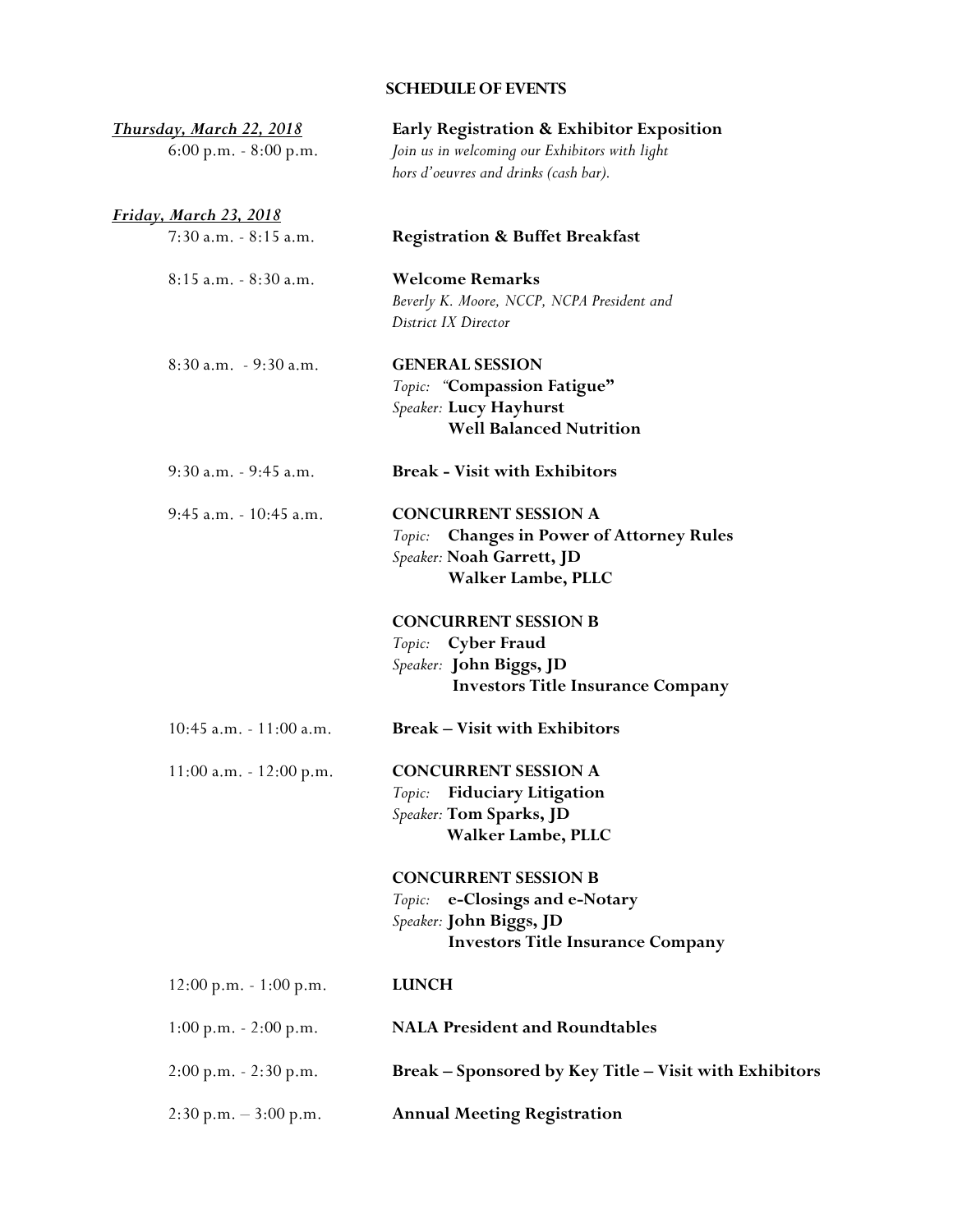| $3:00 \text{ p.m.} - 4:00 \text{ p.m.}$ | <b>Annual Meeting – Election of Officers</b>                                                                                                                   |
|-----------------------------------------|----------------------------------------------------------------------------------------------------------------------------------------------------------------|
| $6:30$ p.m. $-8:30$ p.m.                | <b>DINNER</b><br>Please join us for dinner and a chance to win a FREE registration to the 2019<br>Annual Seminar                                               |
| <b>Saturday, March 24, 2018</b>         |                                                                                                                                                                |
| 8:30 a.m. - 9:00 a.m.                   | <b>Buffet Breakfast</b>                                                                                                                                        |
| $9:00$ a.m. $-10:00$ a.m.               | <b>CONCURRENT SESSION A</b><br><b>Risk Management and the Paralegal</b><br>Topic:<br>Speaker: Mark Scruggs, Claims Counsel<br>Lawyers Mutual                   |
|                                         | <b>CONCURRENT SESSION B</b><br>Topic: Recent Changes to NC Expunction Statutes<br>Speaker: Richard J. Rutledge, Jr., MBA, JD<br><b>Rick Rutledge Law</b>       |
| $10:00$ a.m. $-10:15$ a.m.              | <b>Break</b>                                                                                                                                                   |
| $10:15$ a.m. $-11:15$ a.m.              | <b>CONCURRENT SESSION A</b><br>Topic: Changes in Appellate Procedure<br>Speaker: Josephine Tetteh, Special Deputy<br><b>NC Department of Justice</b>           |
|                                         | <b>CONCURRENT SESSION B</b><br>Topic: Adoption Law<br>Speaker: Timothy Heinle, JD<br>Graham, Nuckolls, Conner Law Firm, PLLC                                   |
| 11:15 a.m. - 11:45 a.m.                 | <b>Break (Hotel Checkout)</b>                                                                                                                                  |
| 11:45 a.m. - 12:45 p.m.                 | <b>GENERAL SESSION (Ethics)</b><br>Ethics and Professionalism for the Modern Paralegal<br>Topic:<br>Speaker: Stephanie Elliott, NCCP<br><b>McNair Law Firm</b> |
| 12:45 p.m. $-1:00$ p.m.                 | <b>Closing Remarks and Door Prizes</b><br>(must be present to win)                                                                                             |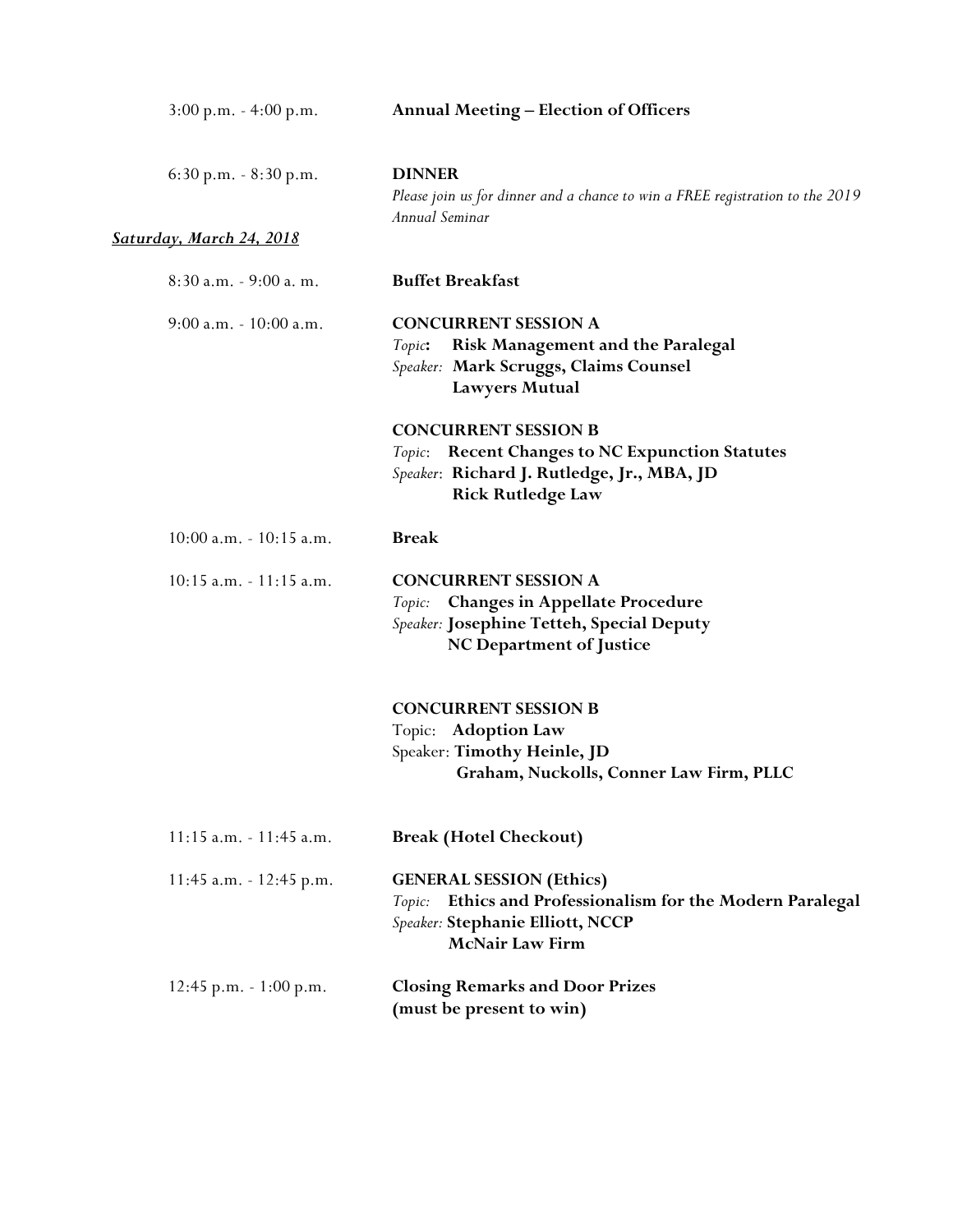## **CONTINUING LEGAL ASSISTANT EDUCATION CREDIT:**

## **National Association of Legal Assistants, Inc. (NALA)**:

This seminar is pending the requirements of the Certifying Board of the National Association of Legal Assistants, Inc. for 6 hours of Continuing Legal Education units toward maintenance of the Certified Legal Assistant credential. **(APPROVAL PENDING)** 

## **North Carolina State Bar Board of Paralegal Certification (NCCP):**

This seminar has been approved by the North Carolina State Bar Board of Paralegal Certification for Continuing Paralegal Education for 6 hours of general CPE credits including 1 hour professional responsibility CPE credits. Any NC certification questions should be directed to the North Carolina State Bar's Paralegal Certification Board. **(APPROVAL PENDING)** 

## **REFUNDS:**

- If we receive your request by March 15, 2018, we will issue you a full refund, less a \$10.00 cancellation fee.
- If we receive your request between March 16, 2018 and March 20, 2018, we will issue a 50% refund.
- If we receive your request on or after March 21, 2018, no refund will be issued.
- You must notify the 1<sup>st</sup> Vice President, Lakisha Chichester, NCCP, ACP, at education $(\omega)$ ncparalegal.org.
- Refunds are not issued until after the seminar is completed.

## **DISCOUNTS:**

Law offices or corporations with three (3) or more paralegals attending the seminar, or three (3) or more paralegal students registering simultaneously, will be entitled to receive a 10% discount on the registration fee only. Discount does not apply to additional lunch or dinner tickets, CLA breakfast, or manuscript purchase. **Registration forms and fees must be received simultaneously to ensure proper credit for discount**. Online registration is **not** eligible for the discount – you must submit paper registration forms.

## **MANUSCRIPTS:**

Manuscripts will be provided to you in one of two options:

- 1. You may choose the download option (where you receive a link with a password upon successful registration and payment). With this option, you are responsible for downloading the manuscript and either bringing a printed copy with you to Annual or bringing your computer. There will be NO copies available to you at the registration table;
- 2. You may choose to receive a printed manual upon check in for an additional \$25, which is the price of the manuscripts we sell on our website.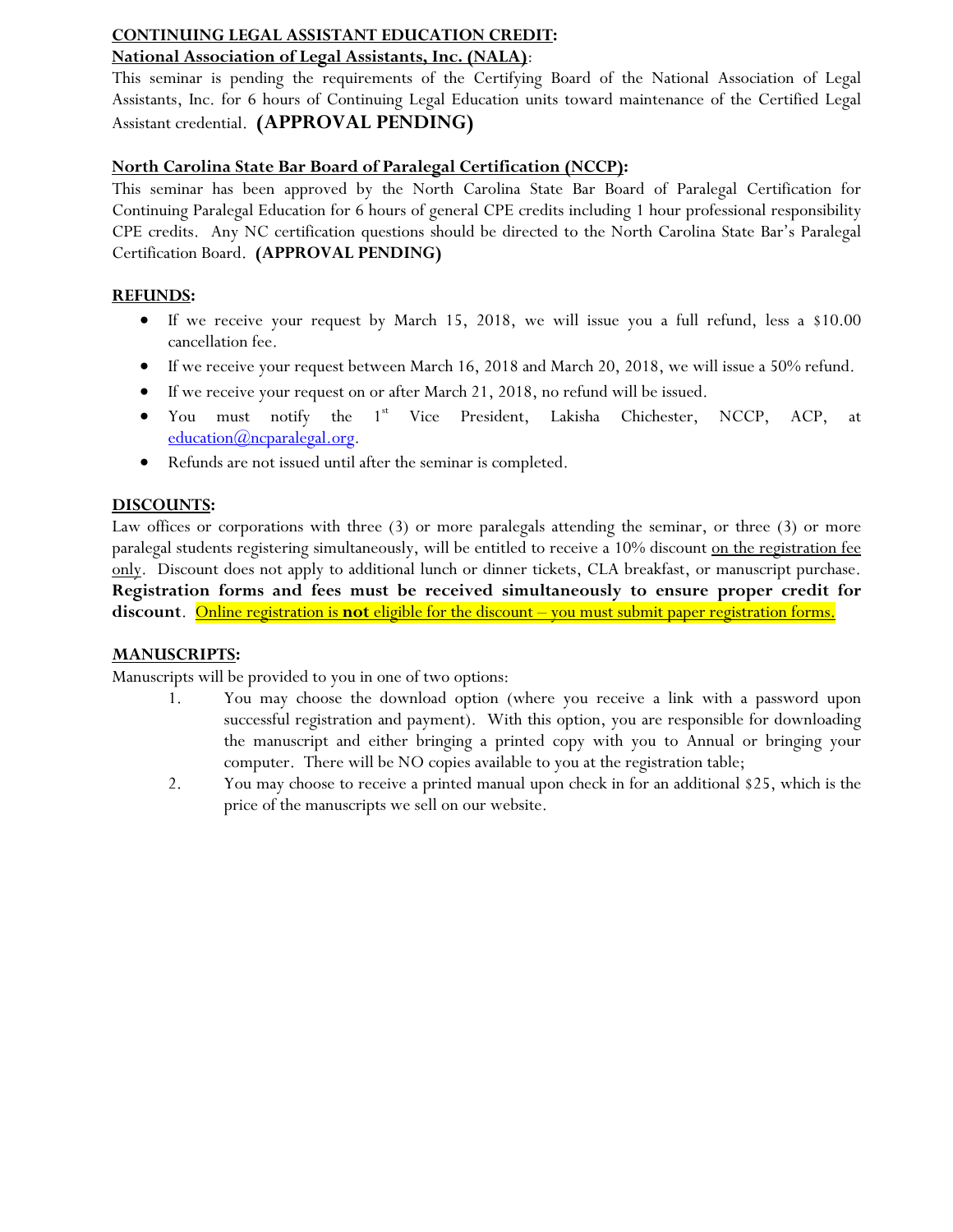### **HOTEL INFORMATION**:

**Room Rates**: Rooms rates are \$95.00 a night for a standard room, plus tax; complimentary King room upgrades available. Deadline for hotel reservations is **March 8, 2018**. When calling to make a reservation, **please be sure to designate that you are attending the NCPA Seminar to receive the discounted rate**. After the deadline, you are not guaranteed this rate.

### **Please make your own hotel reservations**:

**Via Telephone:** Please call (336) 299-7650 to make reservations. **Be sure to designate that you are attending the NCPA Seminar to receive the discounted group rate.** After **March 8th**, we cannot guarantee the discounted group rate.

**Via Email**: Email a completed hotel reservation form to Kerri Dwyer at the Wyndham Gardens Hotel at  $Kdwyer(\omega wyngreensboro.com$ . Kerry will then email your confirmation directly to you.

#### **DIRECTIONS:**

| From I-40  | Exit 213, take ramp right for Guilford College Rd / Guilford College toward Guilford |
|------------|--------------------------------------------------------------------------------------|
|            | Tech Comm. Coll / Jamestown, bear right onto S Swing Rd (BP on the corner)           |
| From US 74 | Follow I-74 W to US-1 N/US Hwy 1 S in Wolf Pit. Take exit 311 from I-74 W,           |
|            | continue on I-74. Take I-73 N to Swing Rd in Greensboro. Take exit 213 from I-40 W   |
| From I-85  | Take I-85 N to Guilford College Rd in Greensboro. Take exit 213 from I-40 E          |



#### **FOR MORE INFORMATION**, **CONTACT**

Lakisha Chichester, NCCP, ACP 1<sup>st</sup> Vice President lakisha.chichester@self-help.org

> Kaye Hare, NCCP, ACP Annual Seminar Co-Chair khare@walkerlambe.com

Crystal L. Robinson, NCSB/CP Annual Seminar Co-Chair, Patron & Sustaining Chair crystal@levineandstewart.com

Join us in celebrating the North Carolina Paralegal Association, Inc.'s 38th Annual Meeting & Seminar at Wyndham Garden Greensboro.

Mail in your registration form today!